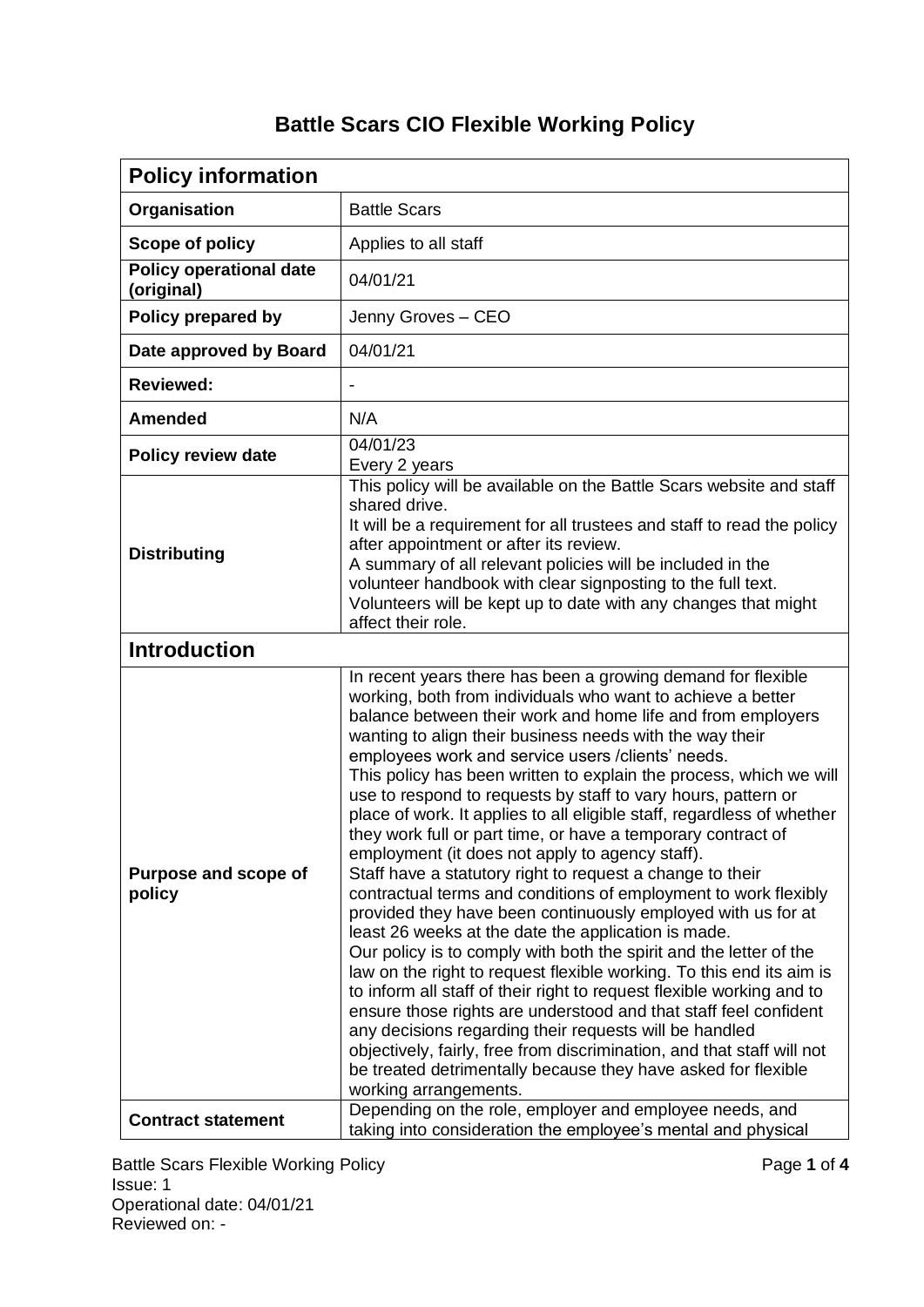|                                           | needs, we will aim to offer a great degree of flexibility. Such<br>flexibility will be stated in the employee's contract and the flexible<br>working pattern will be explained.<br>For example, where the post does not have fixed "office" hours,<br>an employee contracted to work 21 hours a week may be<br>contracted to work a total of 21 hours with great flexibility over a<br>7-day week. Or, depending on the role, an employee contracted<br>to work 10 hours a week may have a contract specifying that<br>they are expected to work a total of 40 hours over a 4-week<br>period.<br>Accurate timesheets must be kept.                                                                                                                                                                                                                                                                                                                                                                                                                                                                                                                                                                                                                                                                        |  |  |
|-------------------------------------------|-----------------------------------------------------------------------------------------------------------------------------------------------------------------------------------------------------------------------------------------------------------------------------------------------------------------------------------------------------------------------------------------------------------------------------------------------------------------------------------------------------------------------------------------------------------------------------------------------------------------------------------------------------------------------------------------------------------------------------------------------------------------------------------------------------------------------------------------------------------------------------------------------------------------------------------------------------------------------------------------------------------------------------------------------------------------------------------------------------------------------------------------------------------------------------------------------------------------------------------------------------------------------------------------------------------|--|--|
| <b>Flexible working request procedure</b> |                                                                                                                                                                                                                                                                                                                                                                                                                                                                                                                                                                                                                                                                                                                                                                                                                                                                                                                                                                                                                                                                                                                                                                                                                                                                                                           |  |  |
| <b>Making the request</b>                 | To apply for flexible working, the employee must provide the<br>following information in writing and submit this to their manager.<br>The date<br>A statement that this is a statutory request<br>Details of how they would like to work flexibly and when<br>$\bullet$<br>they want to start<br>An explanation of how they think flexible working might<br>$\bullet$<br>affect the charity and how this could be dealt with, e.g. if the<br>employee is not at work on certain days<br>A statement saying if and when they've made a previous<br>$\bullet$<br>application<br>Employees can only make one statutory request in any 12-<br>month period. We need to know if they are making the request<br>because they consider the change could be a reasonable<br>adjustment to support a disability. In such a case some of the<br>requirements of this policy would not apply (i.e. the minimum<br>period of service, one request per annum).                                                                                                                                                                                                                                                                                                                                                         |  |  |
| <b>Responding to the</b><br>request       | Once we receive the written request, we will arrange a<br>discussion with the employee as soon as possible, unless we<br>agree immediately to the request. It may be that we need to ask<br>them to supply further details before the meeting. If there is likely<br>to be a delay in discussing the request, we will inform them. The<br>employee may be accompanied at the meeting by a work<br>colleague.<br>The request will be fully discussed at the meeting. We will<br>carefully consider the request looking at the benefits of the<br>requested changes on working conditions considering both the<br>employee and the charity, and weighing these against any<br>adverse impact of implementing the changes.<br>Having considered the changes the employee is requesting and<br>weighing up the advantages, possible costs and potential<br>logistical implications of granting the request, we will write to<br>them with the decision. The decision will be either:<br>to accept the request and establish a start date, with or<br>without a trial period and review date. Where the request is<br>granted, we will set out what changes will be made to the<br>employee's terms and conditions of employment, or<br>to propose an alternative, which may require further<br>discussion, or |  |  |

Battle Scars Flexible Working Policy **Page 2** of 4 Issue: 1 Operational date: 04/01/21 Reviewed on: -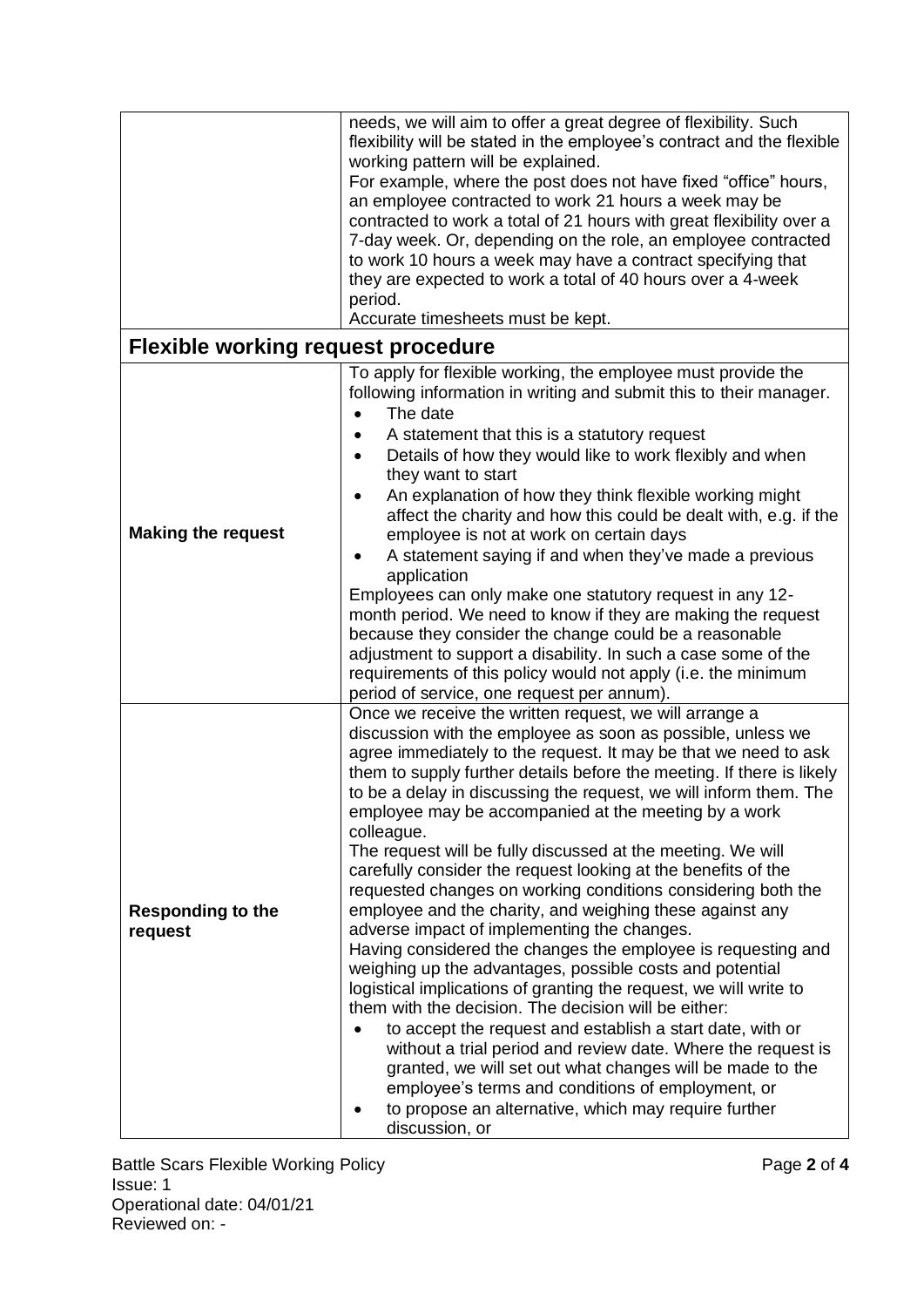|                                               | to confirm a compromise agreed at the discussion, or<br>$\bullet$<br>to reject the request, setting out the reasons, how these<br>$\bullet$<br>apply to the application and the appeal process.<br>Requests to work flexibly will be considered objectively;<br>however, we may not always be able to grant a request to work<br>flexibly if it cannot be accommodated. If we turn down the<br>request, it will be because of one, or a combination, of the<br>following reasons, and we will explain why.<br>The burden of additional costs is unacceptable to the<br>charity<br>Detrimental effect on ability to meet service user demand<br>$\bullet$<br>Inability to re-organise work among existing staff<br>$\bullet$<br>Inability to recruit additional staff<br>$\bullet$<br>Detrimental impact on quality<br>$\bullet$<br>Detrimental impact on performance<br>$\bullet$<br>Insufficiency of work during the periods the employee<br>$\bullet$<br>proposes to work<br>Planned structural changes to the charity<br>If the employee is only looking for an informal change for a short<br>period to their working hours or conditions, for instance to pursue<br>a short course of study, we may consider allowing them to revert<br>back to your previous conditions after a specified period, e.g.<br>three months, or after the occurrence of a specific event, such as<br>the end of a course of study.<br>The employee must be aware that if their request is approved<br>they do not have a statutory right to make a further request for a<br>period of 12 months, although they may still ask without the<br>statutory right. |
|-----------------------------------------------|-----------------------------------------------------------------------------------------------------------------------------------------------------------------------------------------------------------------------------------------------------------------------------------------------------------------------------------------------------------------------------------------------------------------------------------------------------------------------------------------------------------------------------------------------------------------------------------------------------------------------------------------------------------------------------------------------------------------------------------------------------------------------------------------------------------------------------------------------------------------------------------------------------------------------------------------------------------------------------------------------------------------------------------------------------------------------------------------------------------------------------------------------------------------------------------------------------------------------------------------------------------------------------------------------------------------------------------------------------------------------------------------------------------------------------------------------------------------------------------------------------------------------------------------------------------------------------------------------------------------------------------------------|
| <b>Timeframe for dealing</b><br>with requests | We will do what we can to deal with requests in a timely manner,<br>although the law requires the consideration process to be<br>complete within three months of first receiving a request,<br>including any appeal. If the request cannot be dealt with within<br>three months, we may ask to extend the consideration process,                                                                                                                                                                                                                                                                                                                                                                                                                                                                                                                                                                                                                                                                                                                                                                                                                                                                                                                                                                                                                                                                                                                                                                                                                                                                                                              |
| Handling requests in a<br>fair way            | provided the employee agrees to the extension.<br>We may receive more than one request to work flexibly closely<br>together from different employees and it may or may not be<br>possible to accept all requests. If we agree to a request for<br>flexible working arrangements this does not meant that we can<br>also agree to a similar change for another employee. Each case<br>will be considered on its merits looking at the business case in<br>the order they have been received. We may need to take others'<br>contractual terms into account and we may ask the employees if<br>there is any room for adjustment or compromise before coming<br>to a decision.                                                                                                                                                                                                                                                                                                                                                                                                                                                                                                                                                                                                                                                                                                                                                                                                                                                                                                                                                                   |
| <b>Appealing the decision</b>                 | If we decline an employee's request and they wish to appeal,<br>they must do so, in writing, within five days of receiving the letter<br>informing them of the outcome. We will then write to them to<br>arrange a meeting to discuss their appeal. This meeting will be<br>held as soon as reasonably possible and will normally be with<br>the chief executive or a trustee. The employee has the right to<br>be accompanied at that meeting by a work colleague.                                                                                                                                                                                                                                                                                                                                                                                                                                                                                                                                                                                                                                                                                                                                                                                                                                                                                                                                                                                                                                                                                                                                                                           |

Battle Scars Flexible Working Policy **Page 3** of 4 Issue: 1 Operational date: 04/01/21 Reviewed on: -